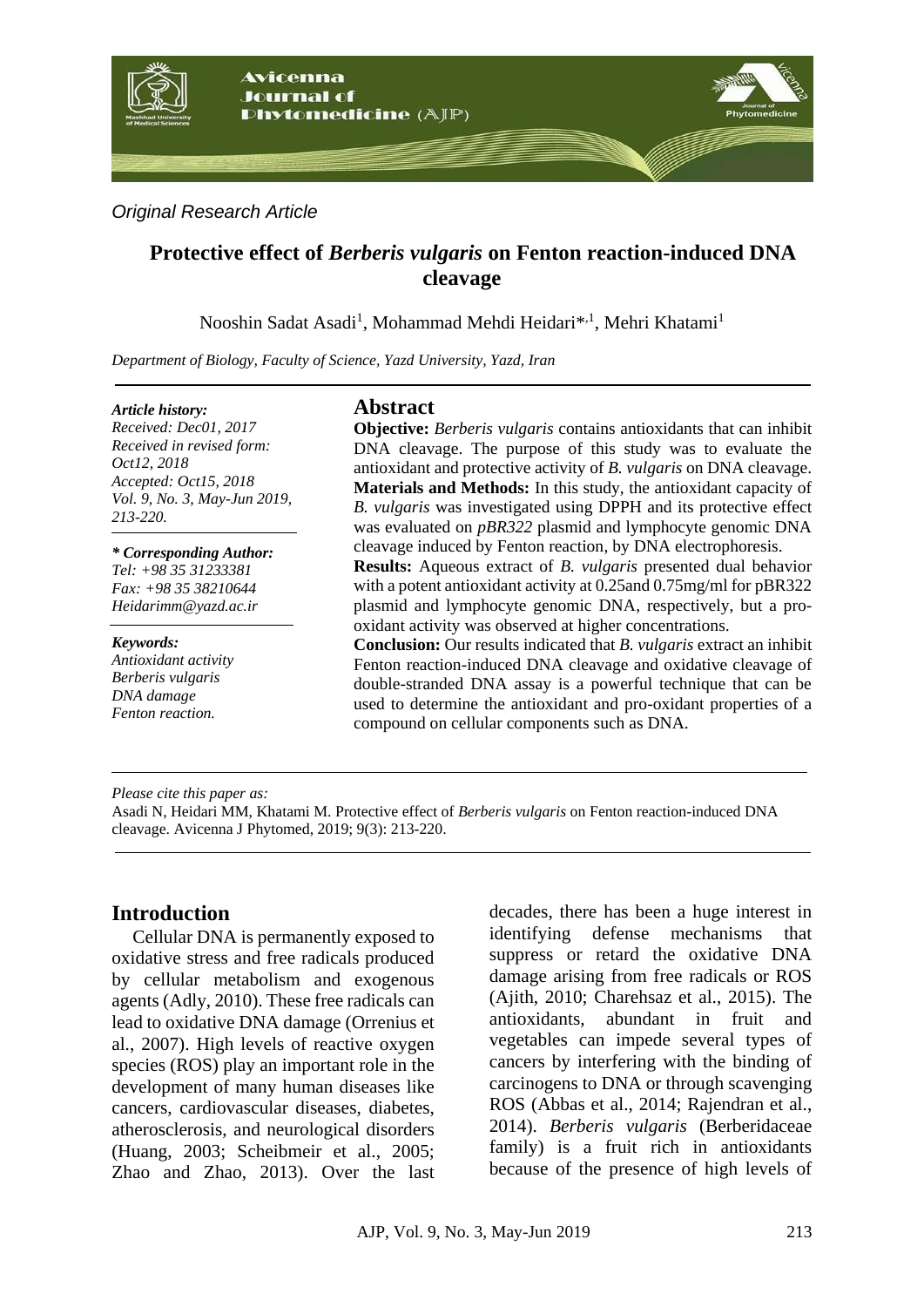phenolic and anthocyanin compounds [\(Yildiz et al., 2014\)](#page-7-5). This plant which grows in Europe, North Africa, the Middle East, and central Asia is a spiny shrub with 1–3m height, yellow wood and ovate leaves, bearing pendulous yellow flowers succeeded by oblong red fruits [\(Mohamadi](#page-7-6)  [et al., 2012;](#page-7-6) [Yildiz et al., 2014\)](#page-7-5).These fruits have been frequently consumed as food *garniture* in Persian food and in preparing juices, jellies, carbonated drinks, candy, food color powder, jam, marmalade, chocolates, and fruit nectars owing to its mellow taste and color [\(Joukar and](#page-7-7)  [Mahdavi, 2014;](#page-7-7) [Charehsaz et al., 2015\)](#page-6-2). Barberry extract contains basic components with antioxidant characteristics such as berberine, berbamine, palmatine, oxyacanthine, malic acid, and berberubin [\(Mohamadi et al., 2012\)](#page-7-6). It was proven that it can be used as a therapeutic agent against a number of diseases like hyperlipidemia, diabetes, metabolic syndrome, obesity, and coronary artery disease[\(Bouayed and Bohn,](#page-6-4)  [2010\)](#page-6-4). Hydroxyl radical (OH) can attack different biomolecules including DNA, and play a basic role in the formation of DNA oxidative damage. Hydroxyl radicals can be produced through Fenton reaction induced by H<sub>2</sub>O<sub>2</sub> and transition metals (Fe<sup>2+</sup>,Cu<sup>2+</sup>) [\(Goldstein et al., 1993;](#page-6-5) [Henle and Linn,](#page-7-8)  [1997\)](#page-7-8).The DNA nicking assay mimics the *in vivo* biological condition and is based on the Fenton reaction with the production of hydroxyl free radicals from intracellular iron. In this assay, formation of •OH during the reaction causes the initial supercoiled configuration of plasmid DNA (Form I) to from supercoiled to open circular (Form II) and nicked linear forms (Form III) that present different mobility properties on gel electrophoresis [\(Kitts et al., 2000\)](#page-7-9). Several studies have shown that organic solvents inhibit Fenton's reaction and prevent DNA strand breaks [\(Engelmann et al., 2003;](#page-6-6) [Leba](#page-7-10)  [et al., 2014\)](#page-7-10).

The current study was designed to evaluate the protective effect of *B. vulgaris* juice as a natural antioxidant against Fenton-type oxidative cleavage of doublestranded DNA (Genomic DNA and *pBR322* plasmid).

# **Materials and Methods Chemicals and reagents**

Hydrogen peroxide  $(H_2O_2)$ , ferrous sulfate(FeSO4.7H2O), ethylene diamine tetra acetic acid disodium salt dehydrate (EDTA-Na2), hydrochloric acid, 1, 1 diphenyl-2-picrylhydrazyl (DPPH), K2HPO<sup>4</sup> and KH2PO<sup>4</sup> were bought from Fluka Sigma–Aldrich (Steinheim, Germany). Agarose, DNA ladder, *pBR322* plasmid DNA were purchased from SinaClonBioScience Co. (Tehran, Iran). All other chemicals and reagents used were of analytical grade.

#### **Preparation of extract and evaluation of antioxidant activity of** *B. vulgaris*

Berberis fruits from the South Khorasan province of Iran were collected. The preparation of aqueous extract of Berberis fruit and 1, 1-diphenyl-2-picrylhydrazyl (DPPH) free radical was measured based on Hoshyar et al. study [\(Hoshyar et al., 2016\)](#page-7-11). The free-radical-scavenging activity of the extract of Berberis fruit was measured based on Brand-Williams et al. study [\(Brand-Williams et al., 1995\)](#page-6-7). DPPH free radical scavenges ability of Berberis is reported as percentage (%).

#### *B. vulgaris* **effect on** *pBR322* **DNA nicking assay**

The optimal conditions for DNA nicking assay were set based on a previous study [\(Leba et al., 2014\)](#page-7-10) with some modifications. Here, 1μl of *pBR322* plasmid DNA  $(25\mu g/\mu l)$  was mixed with phosphate buffer  $(H_2PO_4, 8.3mM, pH 7.4)$ , 5mM of H2O<sup>2</sup> and 0.33mM of FeSO<sup>4</sup> and 0.62mM of EDTA in a final volume of 20μl and were incubated for 20 min at 37°C. To assess antioxidant capacity of *B. vulgaris* against DNA nicking, various concentrations of *B. vulgaris* extract (0.25, 0.5, 0.75 and 1.0mg/ml) were used. Also,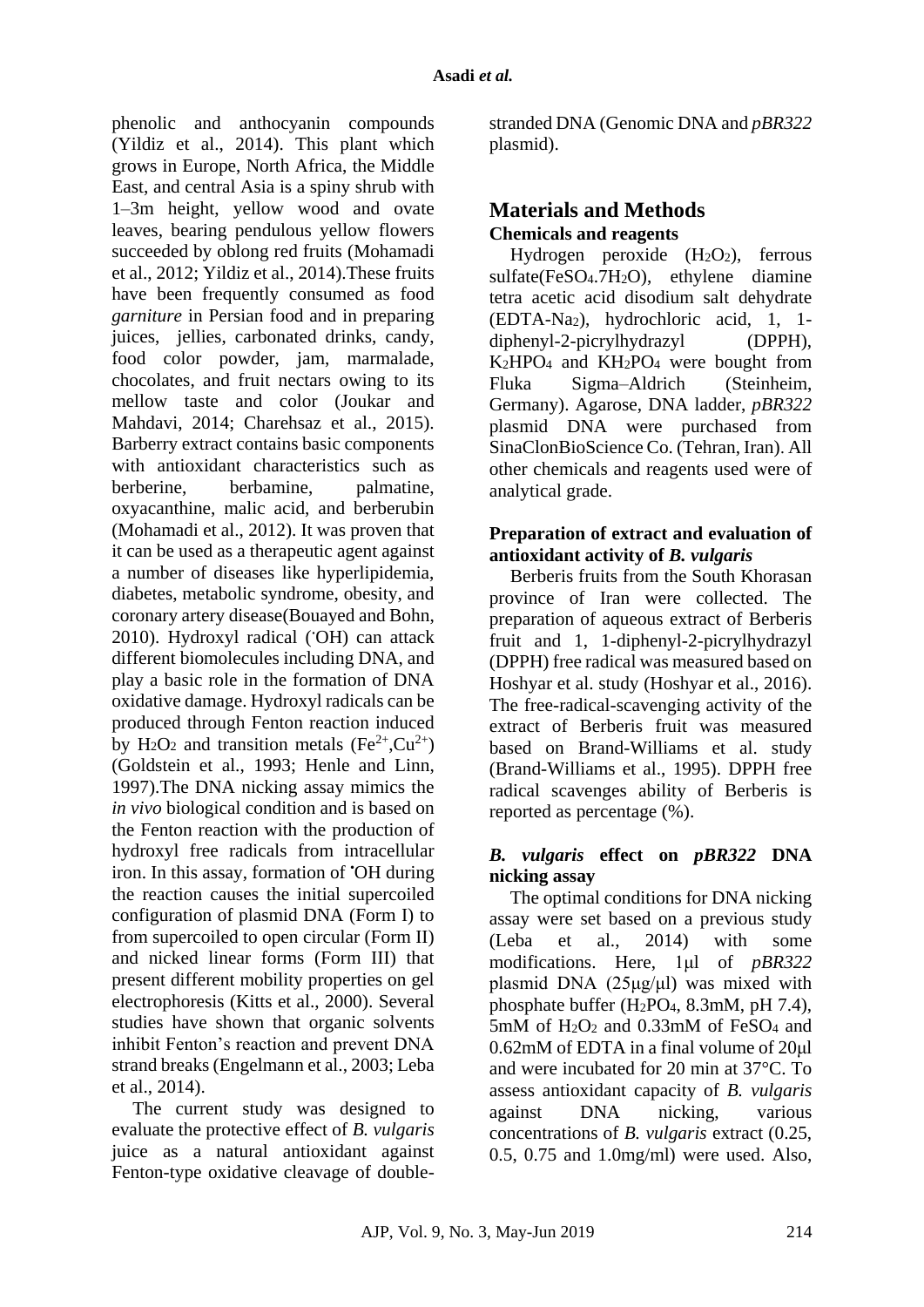1μl of *pBR322* plasmid DNA (25μg/μl) was used as DNA protection control.

## *B. vulgaris* **effect on PCR-based genomic DNA nicking assay**

DNA was extracted from healthy blood samples by using a standard DNA extraction kit. A 198-bp fragment of the *MTHFR* gene was amplified using PCR from blood genomic DNA, by using the following primers: 5<sup>'-1</sup> TGAAGGAGAAGGTGTCTGCGGGA-3′ and reverse 5′-AGGACGGTGCGGTGAGAGTG -3'. PCR amplification was carried out at 94ºC for 5min, followed by 30 cycles (denaturation, 30sec at 94°C; annealing, 30sec at 60°C; and extension, 30sec at 72°C) and 1 final extension cycle at 72°C for 5 min. PCR for each sample was run in a 0.5ml tube using 100ng of total DNA, 10pM of each primer, and 12.5μl master mix (YektaTajhizAzma company, Iran). The presence of PCR product was confirmed by agarose gel electrophoresis  $(2\%)$ .

To evaluate the protective capacities of *B. vulgaris* aqueous extracts on genomic DNA strand breaks, 3μl of extracted DNA  $(100\mu g/\mu l)$  was mixed with phosphate buffer (H2PO4, 8.3mM, pH 7.4), and variable concentrations of  $H_2O_2$  (3, 5 and 8mM) and FeSO<sup>4</sup> 0.33mM and EDTA 0.62mM in a final volume of 20μl and were incubated for 120min at 37°C. Next, 3μl of extracted DNA (100ng/μl) was used as DNA protection control. To assess antioxidant capacity of *B. vulgaris* against DNA nicking, various concentrations of *B. vulgaris* extract (0.25, 0.5, 0.75 and 1.0mg/ml) were used. Quantification of PCR product was done by gel electrophoresis-based Polymerase Chain Reaction Method using GelQuant. NET software version 1.8.2.

# **Statistical analysis**

In the DNA assays, 15% in quantifications was found as average error. The results were expressed as mean±SD.

All tests were done in triplicate. For DNA assays, the two-tailed Mann–Whitney U test at  $p<0.05$  to indicate significant differences between positive control and extracts.

# **Results**

# **DPPH assay**

In DPPH assay, various concentrations (1.25, 2.5 and 5mg/ml) of aqueous extract of *Berberis* showed free radical scavenging activity (21.05, 44.42 and 69.56%, respectively). The Results obtained were comparable to ascorbic acid used as a control.

## **Effect of extracts of** *B. vulgaris* **against the Fenton-Type oxidative cleavage of**  *pBR322* **plasmid**

The *pBR322* plasmid DNA has three forms on agarose gel electrophoresis namely, supercoiled circular DNA (Form I), open circular (Form II), and linear (Form III). Here, we looked for a condition that the *pBR322* supercoiled circular (form I) was degraded and then protected by adding *B. vulgaris* extract as an antioxidant compound. In this approach, final concentrations of 0.33mM of FeSO<sup>4</sup> and 0.62mM of EDTA were identified as optimal conditions to evaluate *B. vulgaris* extract •OH nicking protection capacity (lanes 3–6, Figure 1). Our results showed that *B. vulgaris* extract presented dual behavior with a potent antioxidant activity at  $1\mu$  (0.25mg/ml) (lane 3), but a prooxidant activity at higher concentrations of  $2-4\mu$ l (0.5-1.0mg/ml) (lanes 4-6).

## **Effect of** *B. vulgaris* **extract against the Fenton-type oxidative cleavage of genomic DNA**

PCR method was used to investigate the effect of Fenton reaction on genomic DNA. Schematic representation of PCR method to assay of the effect of Fenton reaction on genomic DNA and protective property of *B. vulgaris* extract is shown in Scheme 1. Cutting the genome DNA by Fenton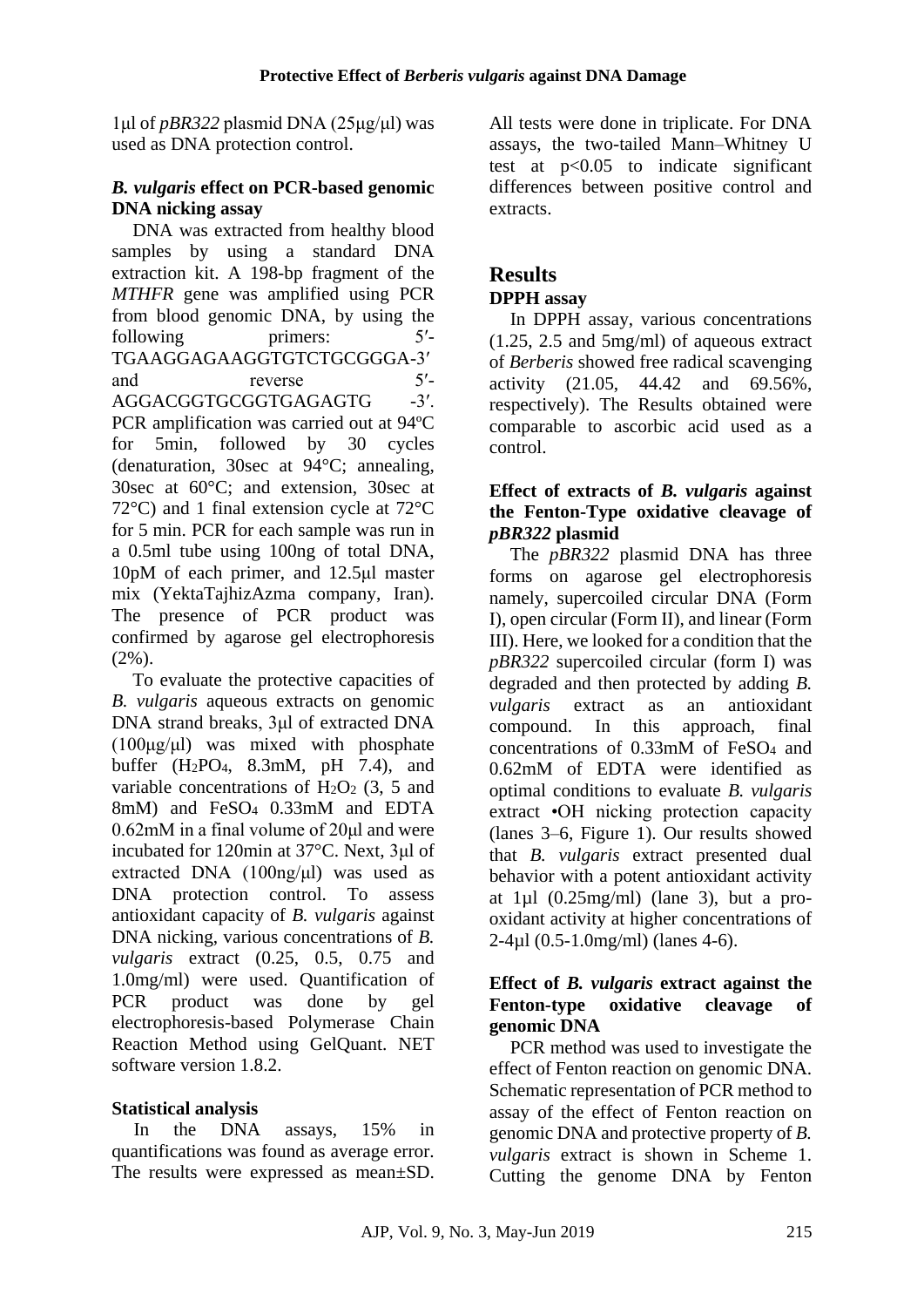reaction reduces the number of *MTHFR* template, resulting in lower band intensity in the gel electrophoresis. But, addition of the Berberis extract inhibited the Fenton reaction and prevented DNA damage, resulting in decreased numbers of disrupted *MTHFR* template, and higher PCR product band intensity in the electrophoresis gel.





Figure 1. A) Strand breaks protective capacity of *B. vulgaris* extract; B) Quantification of *pBR322* form I protection; C) Quantification of *pBR322* form III formation. All the reaction mixtures were incubated for 20 min at 37°C.\* show significant differences between control+ and the other treatments at  $p<0.05$ . Form I-supercoiled double stranded DNA; Form IIopen circular DNA; and Form III- nicked linear DNA.



Figure 2. Effect of Fenton reaction on genomic DNA. Quantification of PCR products (after 30 cycles) indicated no significant differences between control assay (Lane 1) and variable concentrations of FeSO<sup>4</sup> (Lanes 2, 3 and 4).

The amount of PCR product in a plateau level for all of concentrations of FeSO<sup>4</sup> was the same (Figure 2). Regardless of the initial amount of FeSO4, the amount of amplified products after a sufficient number of PCR cycles were nearly the same. Therefore, to compare the effects of various concentrations of FeSO<sup>4</sup> on the amount of primary DNA, we described a simple method for measuring the amount of intact genomic DNA with the intensity of the PCR product in variable cycle numbers (20, 23, 25 and 30 cycles, Figure 3). Quantification of PCR products for various cycle numbers showed that 20 cycles provided the optimum conditions for quantification of total DNA without and with Fenton reaction.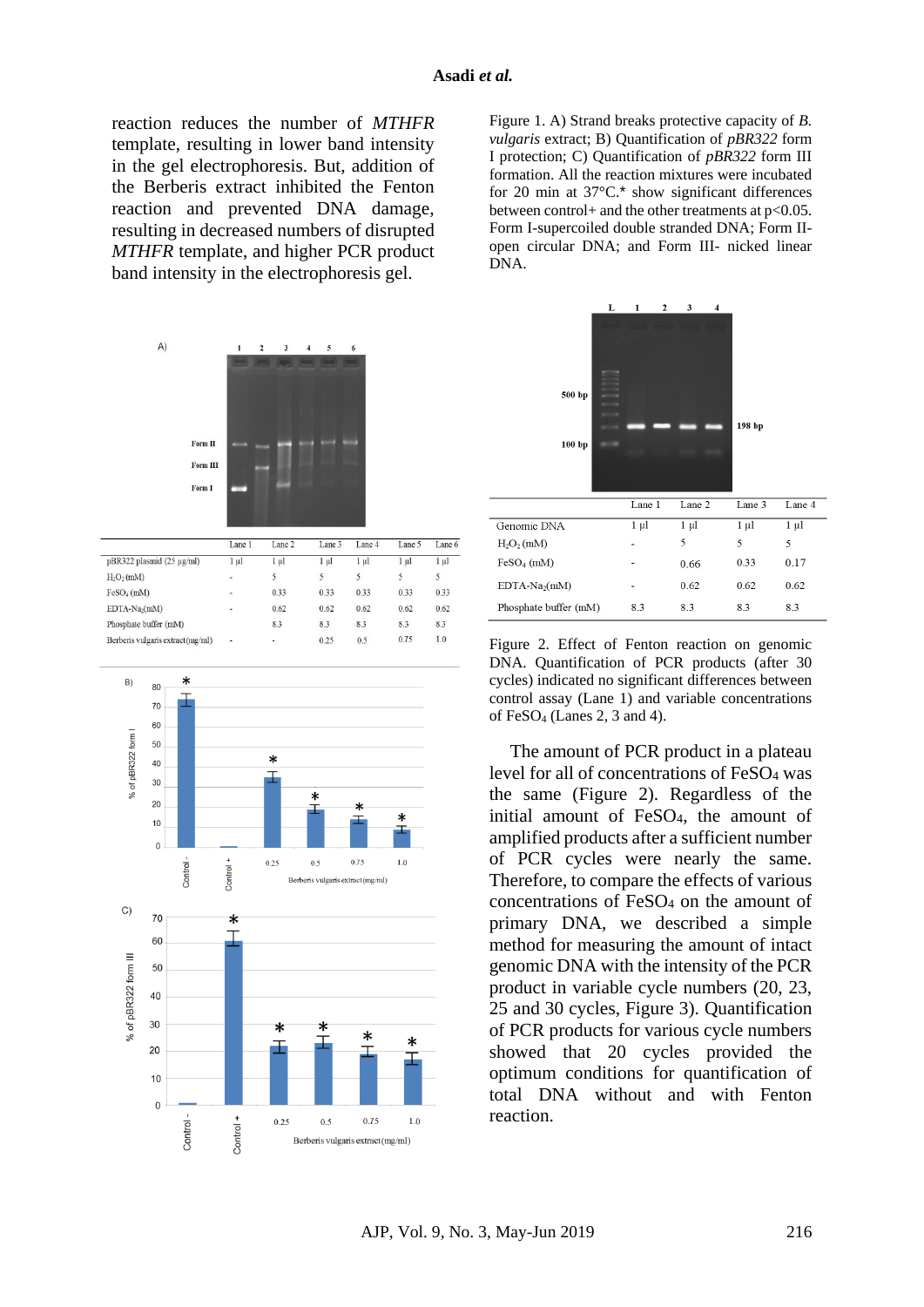

Scheme 1. Schematic representation of PCR method to assay of the effect of Fenton reaction on genomic DNA and protective property of *B. vulgaris* extract.



|                                    | A                        |           | B                        |           | C                        |           | D                        |           |
|------------------------------------|--------------------------|-----------|--------------------------|-----------|--------------------------|-----------|--------------------------|-----------|
|                                    | Lane 1                   | Lane 2    | Lane 1                   | Lane 2    | Lane 1                   | Lane 2    | Lane 1                   | Lane 2    |
| Genomic DNA                        | $1 \mu l$                | $1 \mu l$ | $1 \mu l$                | $1 \mu l$ | 1 μl                     | $1 \mu l$ | $1 \mu l$                | $1 \mu l$ |
| H <sub>2</sub> O <sub>2</sub> (mM) | $\overline{\phantom{a}}$ | 5         | $\overline{\phantom{a}}$ | 5         | $\overline{\phantom{a}}$ | 5         | $\overline{\phantom{a}}$ | 5         |
| $FeSO4$ (mM)                       | ÷.                       | 0.33      | $\overline{\phantom{0}}$ | 0.33      | -                        | 0.33      | $\overline{\phantom{0}}$ | 0.33      |
| $EDTA-Na2(mM)$                     | $\overline{\phantom{0}}$ | 0.62      | $\overline{\phantom{0}}$ | 0.62      | Ξ                        | 0.62      | $\overline{\phantom{a}}$ | 0.62      |
| Phosphate buffer (mM)              | 8.3                      | 8.3       | 8.3                      | 8.3       | 8.3                      | 8.3       | 8.3                      | 8.3       |
| PCR cycles                         | 20                       | 20        | 23                       | 23        | 25                       | 25        | 30                       | 30        |

Figure 3. The effect of PCR cycle number on the intensity of PCR bands. Lanes 1 and 2 are amplification of total DNA without and with Fenton reaction, respectively. A) 20, B) 23, C) 25 and D) 30 PCR cycle numbers.

In our study, final concentrations of 0.33mM of FeSO<sup>4</sup> and 0.62mM of EDTA and 20 cycles of PCR were identified as optimal conditions to evaluate nicking protection capacity of *B. vulgaris* extract on genomic DNA (lanes 3-6, Figure 4). *B. vulgaris* extract presented dual behavior with a potent antioxidant activity at0.25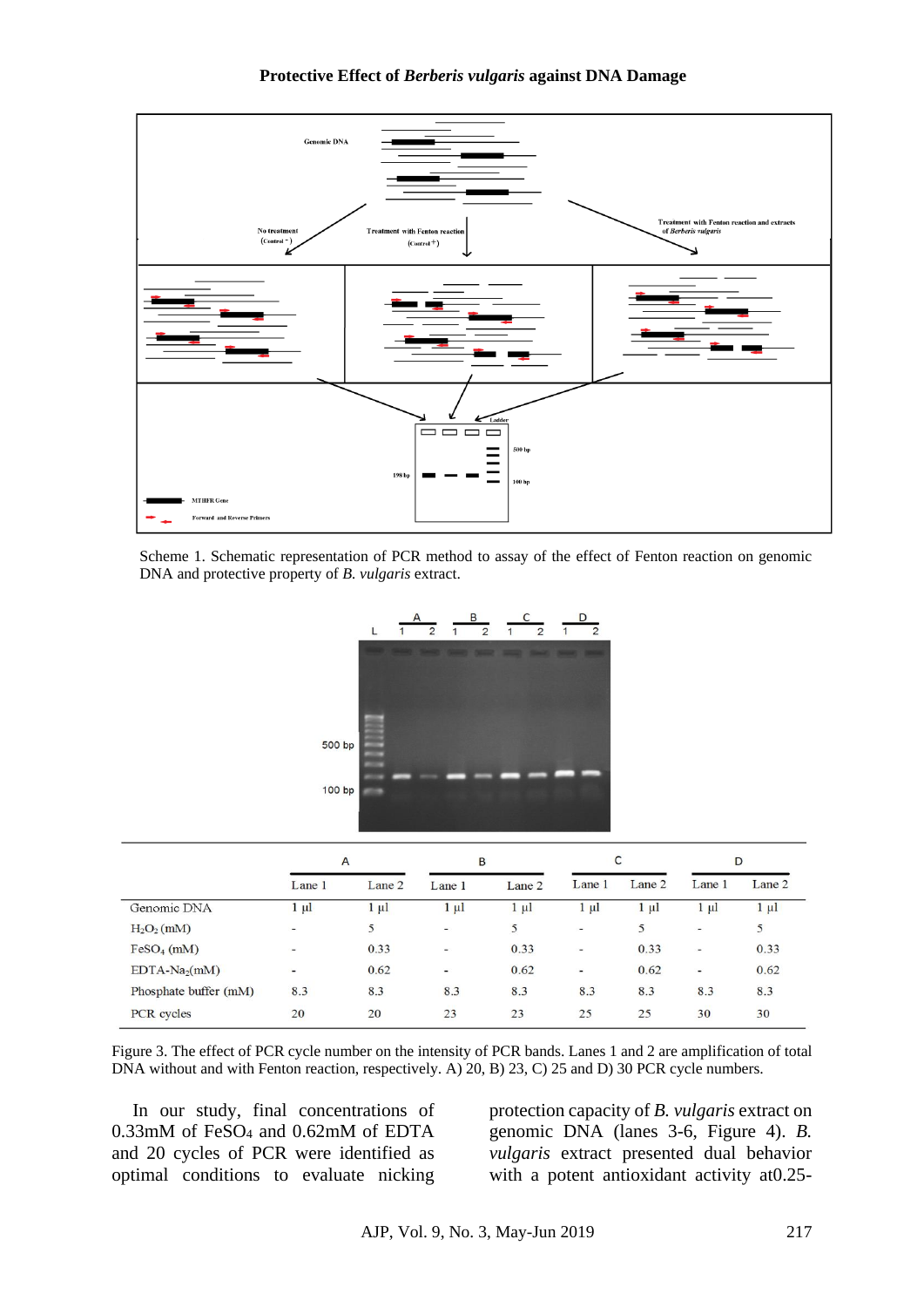0.75mg/ml (lanes 3-5, Figure 4), but a prooxidant activity at higher concentrations of 1.0mg/ml (lane 6, Figure 4). All reaction mixtures were incubated for 120 min at 37°C.



Figure 4. A) PCR products (with genomic DNA breaks) and protective effect of *Berberis vulgaris* extract samples; B) Quantification of extracted DNA protection. \* show significant differences between control + and the other treatments at  $p < 0.05$ . Reaction mixtures were incubated for 120 min at 37°C.

## **Discussion**

Fruits are a natural source of antioxidants. Anthocyanin and polyphenol compounds can reduce the risk of some diseases caused by oxidative stress, such as cardiovascular diseases, degenerative diseases and cancers. Hydrogen peroxide is a prominent factor in ROS production that causes DNA damage in cells [\(Imlay et al.,](#page-7-12)  [1988;](#page-7-12) [Halliwell and Aruoma, 1991\)](#page-6-8).

As a medicinal plant, *B. vulgaris* possesses antioxidant and anti-proliferative activities (19, 26). In this study, the antioxidant properties of aqueous extracts of *Berberis* were examined against DNA damage. Our results revealed that the extract of *Berberis* inhibits the Fe<sub>2<sup>+</sup>- H<sub>2</sub>O<sub>2</sub>-</sub> EDTA (Fenton reaction)-induced DNA damage. The *B. vulgaris* rendered protection either by neutralizing  $H_2O_2$  or scavenging the **.**OH generated from the Fenton's reaction.

Flemmig and Arnhold show that iron in Fenton reaction can mediate DNA strand breaks[\(Flemmig and Arnhold, 2007;](#page-6-9) [Mazloum-Ardakani et al., 2013\)](#page-7-13). Consequently, to determine working conditions that DNA damage is induced by Fenton's reaction, we evaluated variable concentrations of FeSO4.Abbas et al. showed that different cultivars of sugar cane are rich sources of antioxidants and they effectively protected DNA degradation [\(Abbas et al., 2014\)](#page-6-3). The extract of *Koelreuteria paniculata* (Sapindaceae) leaves significantly protected DNA degradation induced by Fenton's reaction in *pUC18* DNA [\(Kumar](#page-7-14)  [et al., 2011\)](#page-7-14).

Since the Fenton reaction randomly caused single strand or double-stranded DNA breaks, depending on the number of intact DNA molecules, the results were determined by semi-quantitative PCR. An appropriate number of cycles were determined by testing different cycles of 20, 23, 25, and 30. The 20 cycles was selected based on our experiments. The increased concentrations of *B. vulgaris* extract used in the reaction led to higher DNA damage protection(Figure 4; lanes3, 4 and 5) but higher concentrations led to pro-oxidant activities [\(Bouayed and Bohn, 2010\)](#page-6-4) (Figure 4; lane 6).

Evaluation of *Berberis* extract activity against *pBR322* plasmid DNA damage indicated that in the presence of the lowest concentration of antioxidant in comparison to genomic DNA, maximum inhibition of the Fenton reaction was observed (0.25vs.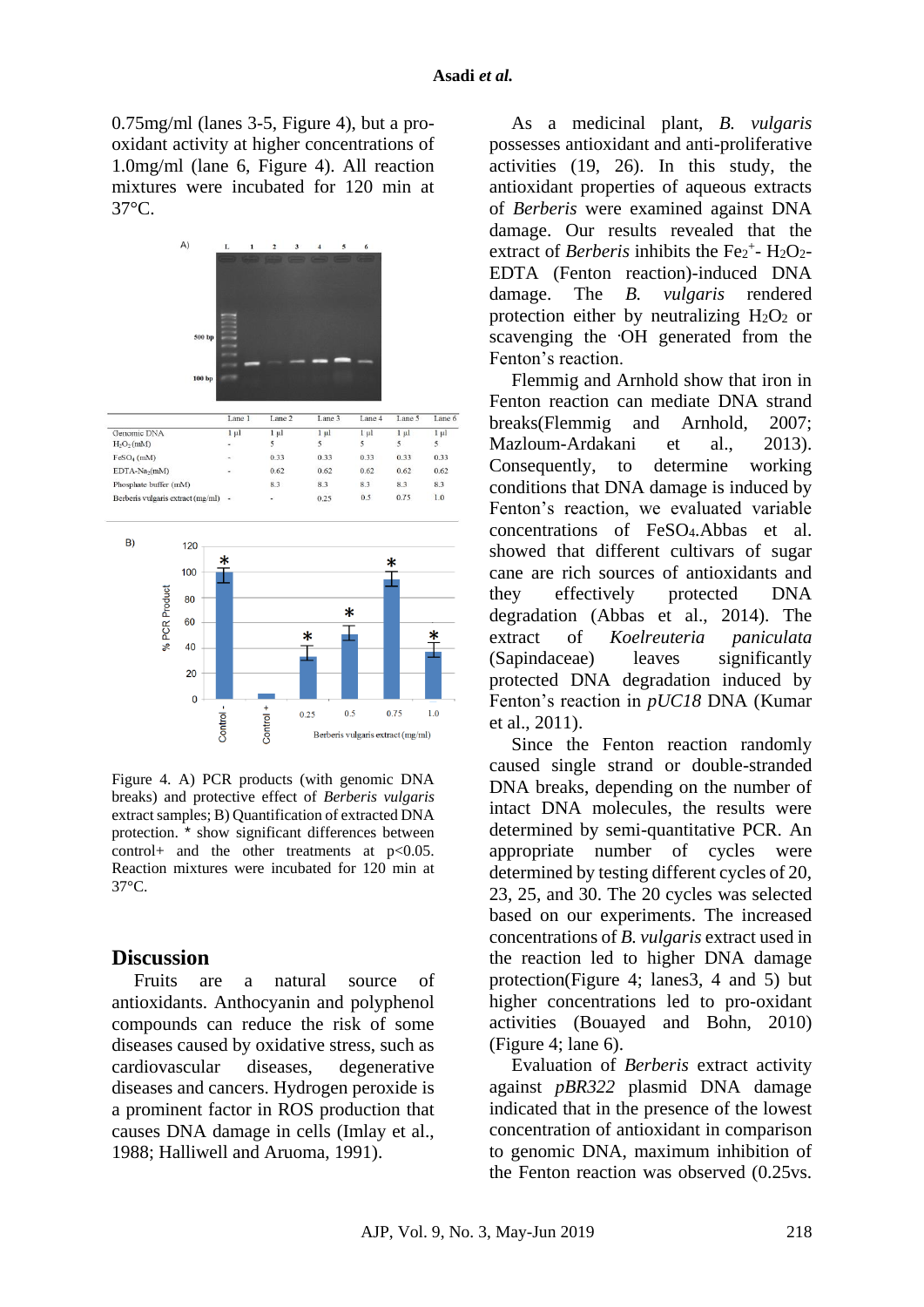0.75mg/ml). This finding was possibly due to the supercoiled structure of plasmid, as well as its circular and smaller DNA [\(Ohashi et al., 2002\)](#page-7-15).

At higher concentrations, there was an indirect relationship between the concentration and protection rates of extracts of *Berberis* against pBR322 plasmid and genomic DNA damage for the following reasons: First, the best pH for Fenton's reaction is approximately 3-5 and in acidic conditions,  $H_2O_2$  is more protected. With increasing concentration of barberry juice, pH was changed gradually from 7.4 to the acidic pH[\(Chang et al.,](#page-6-10)  [2008;](#page-6-10) [Jung et al., 2009\)](#page-7-16).Second, pH is an important factor in moderating the generation of ROS by polyphenols and polyphenolic compounds exert pro-oxidant effect under acidic conditions and high levels of oxygen which leads to higher rates of DNA damage [\(Ferretti et al., 2010\)](#page-6-11). All experiments in this study were also performed in the presence of atmospheric oxygen. Third, previous studies showed that polyphenols can directly bind and reduce  $Fe^{3+}$  to regenerate  $Fe^{2+}$  which will then produce higher levels of hydroxyl radicals [\(Ohashi et al., 2002;](#page-7-15) [Sakihama et](#page-7-17)  [al., 2002;](#page-7-17) [Ryan and Hynes, 2007;](#page-7-18) [Procházková et al., 2011\)](#page-7-19).

The results indicated that the antioxidant activity of *B. vulgaris* extract can inhibit the production of free radicals and DNA damage. Oxidative cleavage of doublestranded DNA assay is a powerful technique that can be used to determine the antioxidant and pro-oxidant properties of a compound on cellular components such as DNA.

# **Acknowledgment**

The authors would like to thank Yazd University Research Council for the financial support of this research.

# **Conflicts of interest**

The authors declare no conflict of interest.

# **References**

- <span id="page-6-3"></span>Abbas SR, Sabir SM, Ahmad SD, Boligon AA, Athayde ML. 2014. Phenolic profile, antioxidant potential and DNA damage protecting activity of sugarcane (Saccharum officinarum). Food Chem, 147: 10-16.
- <span id="page-6-0"></span>Adly AA. 2010. Oxidative stress and disease: an updated review. Res J Immunol, 3: 129- 145.
- <span id="page-6-1"></span>Ajith T. 2010. Ameliorating reactive oxygen species-induced in vitro lipid peroxidation in brain, liver, mitochondria and DNA damage by Zingiber officinale Roscoe. Indian J Clin Biochem, 25: 67-73.
- <span id="page-6-4"></span>Bouayed J, Bohn T. 2010. Exogenous antioxidants--Double-edged swords in cellular redox state: health beneficial effects at physiologic doses versus deleterious effects at high doses. Oxid Med Cell Longev, 3: 228-237.
- <span id="page-6-7"></span>Brand-Williams W, Cuvelier ME, Berset C. 1995. Use of a free radical method to evaluate antioxidant activity. Lebensm Wiss Technol, 28: 25-30.
- <span id="page-6-10"></span>Chang CY, Hsieh YH, Cheng KY, Hsieh LL, Cheng TC, Yao KS. 2008. Effect of pH on Fenton process using estimation of hydroxyl radical with salicylic acid as trapping reagent. Water Sci Technol, 58: 873-879.
- <span id="page-6-2"></span>Charehsaz M, Sipahi H, Celep E, Üstündağ A, Ülker ÖC, Duydu Y, Aydın A, Yesilada E. 2015. The fruit extract of Berberis crataegina DC: exerts potent antioxidant activity and protects DNA integrity. DARU J Pharm Sci, 23: 1-7.
- <span id="page-6-6"></span>Engelmann MD, Bobier RT, Hiatt T, Cheng IF. 2003. Variability of the Fenton reaction characteristics of the EDTA, DTPA, and citrate complexes of iron. Biometals, 16: 519-527.
- <span id="page-6-11"></span>Ferretti G, Bacchetti T, Belleggia A, Neri D. 2010. Cherry antioxidants: from farm to table. Molecules, 15: 6993-7005.
- <span id="page-6-9"></span>Flemmig J, Arnhold J. 2007. Ferrous ioninduced strand breaks in the DNA plasmid pBR322 are not mediated by hydrogen peroxide. Eur Biophys J, 36: 377-384.
- <span id="page-6-5"></span>Goldstein S, Meyerstein D, Czapski G. 1993. The Fenton reagents. Free Radic Biol Med, 15: 435-445.
- <span id="page-6-8"></span>Halliwell B, Aruoma OI. 1991. DNA damage by oxygen‐derived species Its mechanism and measurement in mammalian systems. FEBS letters, 281: 9-19.